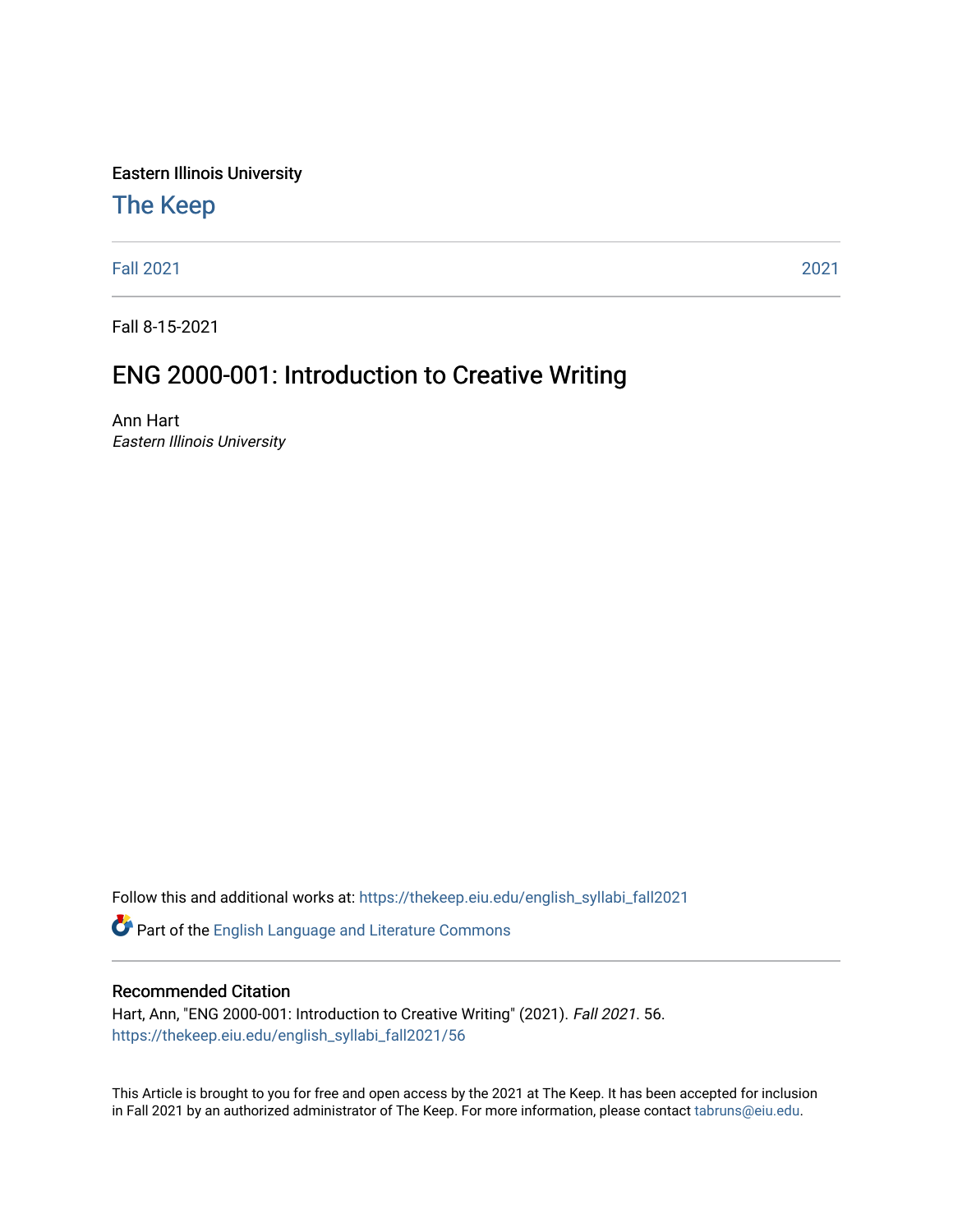## **ENG 2000 - 001 ENG 2000 - Introduction to Creative Writing**  (Credits 3-0-3) (Graded A, B, C, N/C) Fall 2021:  $11:00$  am  $-12:15$  pm Tuesday/Thursday Coleman Hall 3140

Instructor: Ann Hart Coleman Hall 3552 Email: [amhart@eiu.edu](mailto:amhart@eiu.edu)

Office Hours In Person: 9:30-10:30 AM T/TH Online on Zoom 7-8 PM Wednesday

#### **COVID**

When we are meeting in person, Masks must be worn at all times or following current EIU policy. If you choose to not wear a mask or to remove it, you will be asked to leave. To view the latest EIU COVID-19 related information and any policy updates, please visit [https://www.eiu.edu/covid/.](https://www.eiu.edu/covid/)

If EIU required a change to an online platform for class meetings, we will use Zoom though D2L.

#### **Course Description**

This course will introduce students to reading for craft and writing creatively across poetry, fiction, nonfiction, and dramatic genres. Students will participate in workshops of their creative work and read writing in each genre.

#### **Learning Objectives**

- $\Diamond$  Develop a consistent artistic practice
- $\Diamond$  Possess a basic understanding of the writer's crafting and the revision processes
- $\Diamond$  Possess a basic understanding of the generic characteristics of Creative Nonfiction, Poetry, Fiction, and Dramatic genres
- $\Diamond$  Possess an understanding of Workshop skills and processes
- $\Diamond$  Add to and develop your body of work

#### **Books, Readings, and Materials**

- $\Diamond$  Most of the model readings we will use across all genres will be chosen by the students in this class. We will read the contemporary, living writers who are influencing your writing and look at how they approach various elements of craft.
- $\Diamond$  Imaginative Writing, 4th edition, by Janet Burroway
- $\Diamond$  Other handouts and readings as required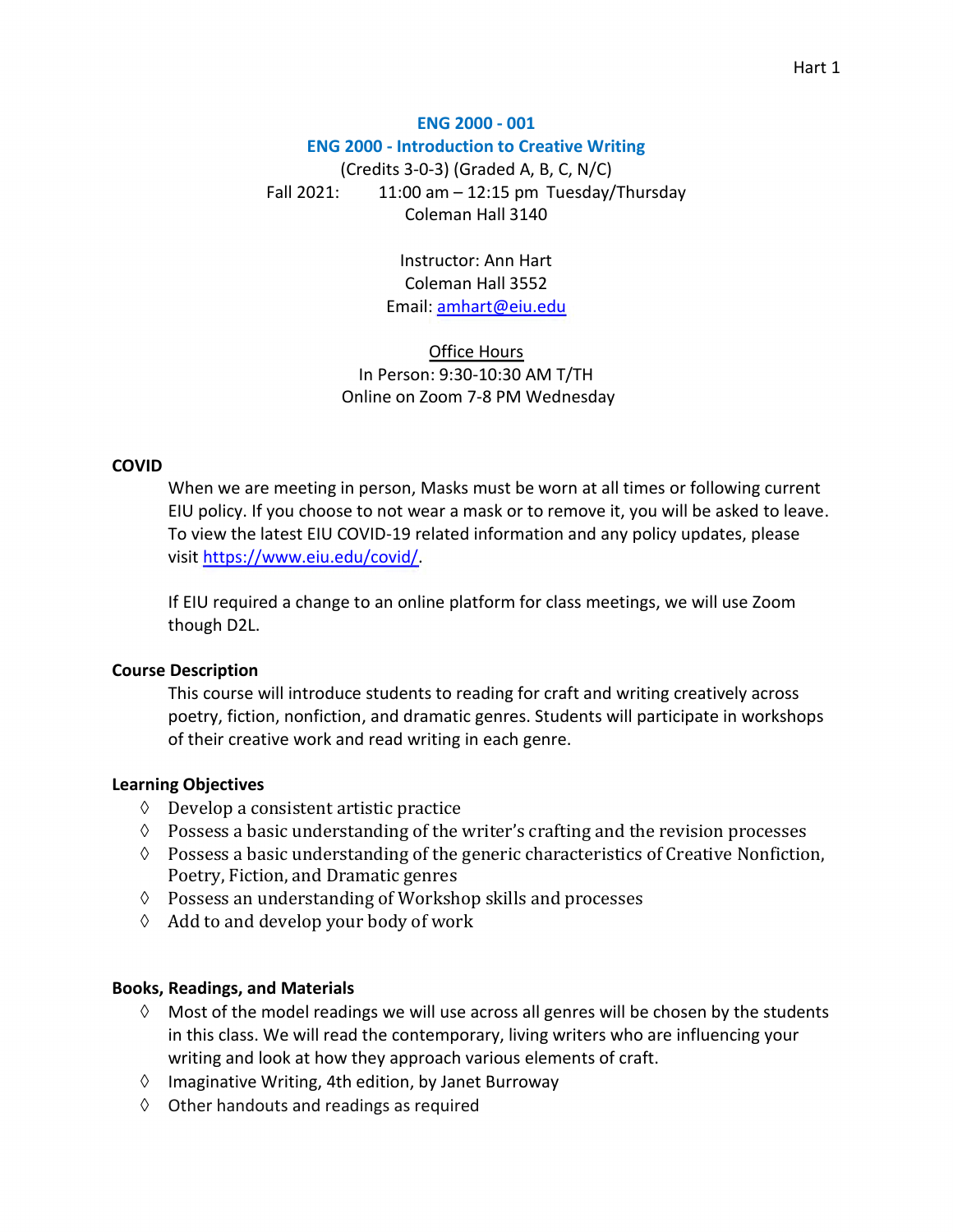- $\Diamond$  Something to write on (A notebook)
- $\Diamond$  Something to write with

NOTE: Readings may be changed, updated, or removed as the need arises.

#### **General Schedule – Subject to change as necessary**

| Weeks                | <b>Modules Topics</b>                 | <b>Module Craft Focus</b>               |  |
|----------------------|---------------------------------------|-----------------------------------------|--|
| <b>Week 1&amp; 2</b> | <b>Module 1: Getting Started and</b>  | Syllabus                                |  |
| Aug 23 - 31          | <b>Basic Course Information</b>       | All About Me Quiz                       |  |
|                      |                                       | <b>Establishing a Writing Practice</b>  |  |
|                      |                                       | Learning to Workshop                    |  |
|                      |                                       | Revision                                |  |
| Weeks 3-5            | <b>Module 2: Creative Non-Fiction</b> | Looking closely at Voice, Conflict, and |  |
| Sept 1-Sept.         |                                       | Metaphor                                |  |
| 26                   |                                       | Small Group Workshop Sept 23            |  |
| Weeks 6-8            | <b>Module 3: Poetry</b>               | Looking closely at Imagery, Form, and   |  |
| Sept. 27-            |                                       | <b>Word Choice</b>                      |  |
| Oct. 17              |                                       | Small Group Workshop Oct 14             |  |
| <b>Week 9-11</b>     | <b>Module 4: Fiction</b>              | Looking closely at Character, Plot, and |  |
| Oct 18-Nov.          |                                       | Place                                   |  |
| 7                    |                                       | Small Group Workshop Nov. 4             |  |
| Week 12-13           | <b>Module 5: Drama</b>                | Looking closely at Dialog, Story, and   |  |
| Nov. 8-21            |                                       | <b>Technical Elements</b>               |  |
|                      |                                       | Small Group Workshop Nov. 18            |  |
|                      | Thanksgiving Break Nov. 22-26         |                                         |  |
| Week 14              | Module 6: Workshops                   | <b>All Class Workshops</b>              |  |
| Week 15              |                                       | <b>All Class Workshops</b>              |  |
| Week 16              | <b>Finals Week</b>                    | <b>Final Portfolio due</b>              |  |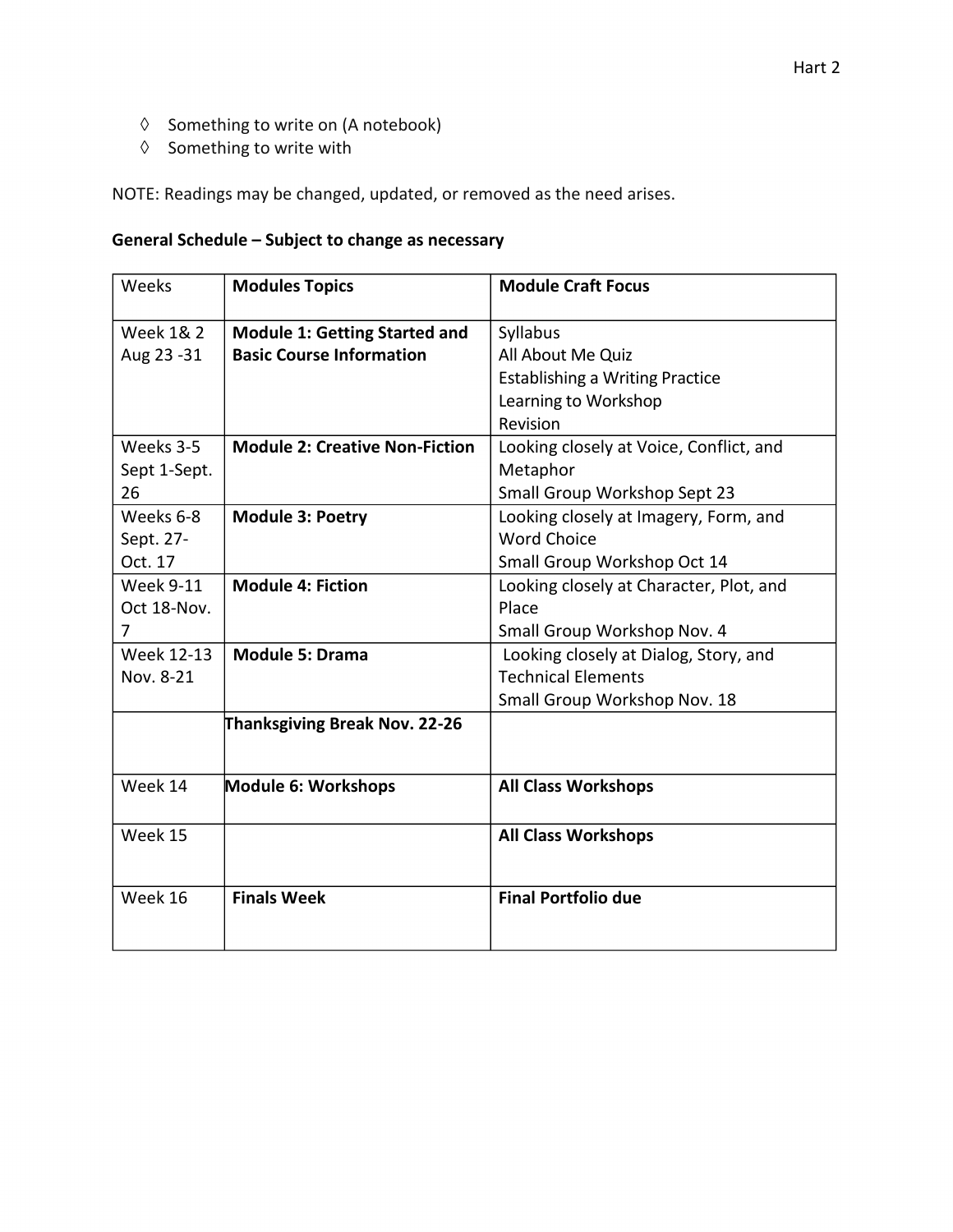## **Grading**

| ♦ | Writing Journal (in and out of class)              | <b>20%</b> |
|---|----------------------------------------------------|------------|
| ♦ | Workshops and Participation                        | 30%        |
| ♦ | Poem(s)                                            | 5%         |
| ♦ | Drama Scene                                        | 5%         |
| ♦ | <b>Short Story</b>                                 | 5%         |
| ♦ | Creative Essay                                     | 5%         |
| ♦ | Final Portfolio of Revisions with Artist Statement | 30%        |

## **Revision**

 Successful revisions will show that you attended to the questions of your workshop reviewers and have truly thought through what you want to accomplish with a piece of writing. Of course, also fixing any low order (grammar, punctuation, formatting, etc.) issues.

## **Workshopping**

Workshopping is an opportunity to view your pieces through the lens of an audience, an audience that includes, most importantly, you. The goal of workshop is to help you think through your writings, so you will lead the workshopping of your pieces (don't worry I will give you tools for doing so effectively). We will do two sizes of workshopping: the entire class and small groups of 3-5. Our workshop model will be based on Liz Lerman's *Critical Responses Process* and *The Anti-Racist Writing Workshop* by Felicia Rose Chavez.

## **Participation**

Full in class participation includes Pre-Workshop discussions with me, written and oral workshop comments, quizzes, in-class discussions

## **Extra Credit**

Extra Credit may be available for participation in approved out-of-class literary events.

## **Writing Journal**

Successful writers write, even when they do not feel like they have anything to say. You will be expected to keep a daily writing journal. We will do in class journaling, and you will be expected to write on our not meeting days for a total of at least 6 days per week. Some journal entries will have instructions or prompts (for example describe something you see that is blue or write outside) and some will be free writes.

## **Plagiarism and Copyright**

Plagiarism is using someone else's words, work, or ideas without providing proper acknowledgement. Eastern Illinois University considers plagiarism a serious offense under its student conduct code, and the penalty can be as serious as expulsion from school. Turnitin, a Web-based plagiarism detection service, will be used in this class.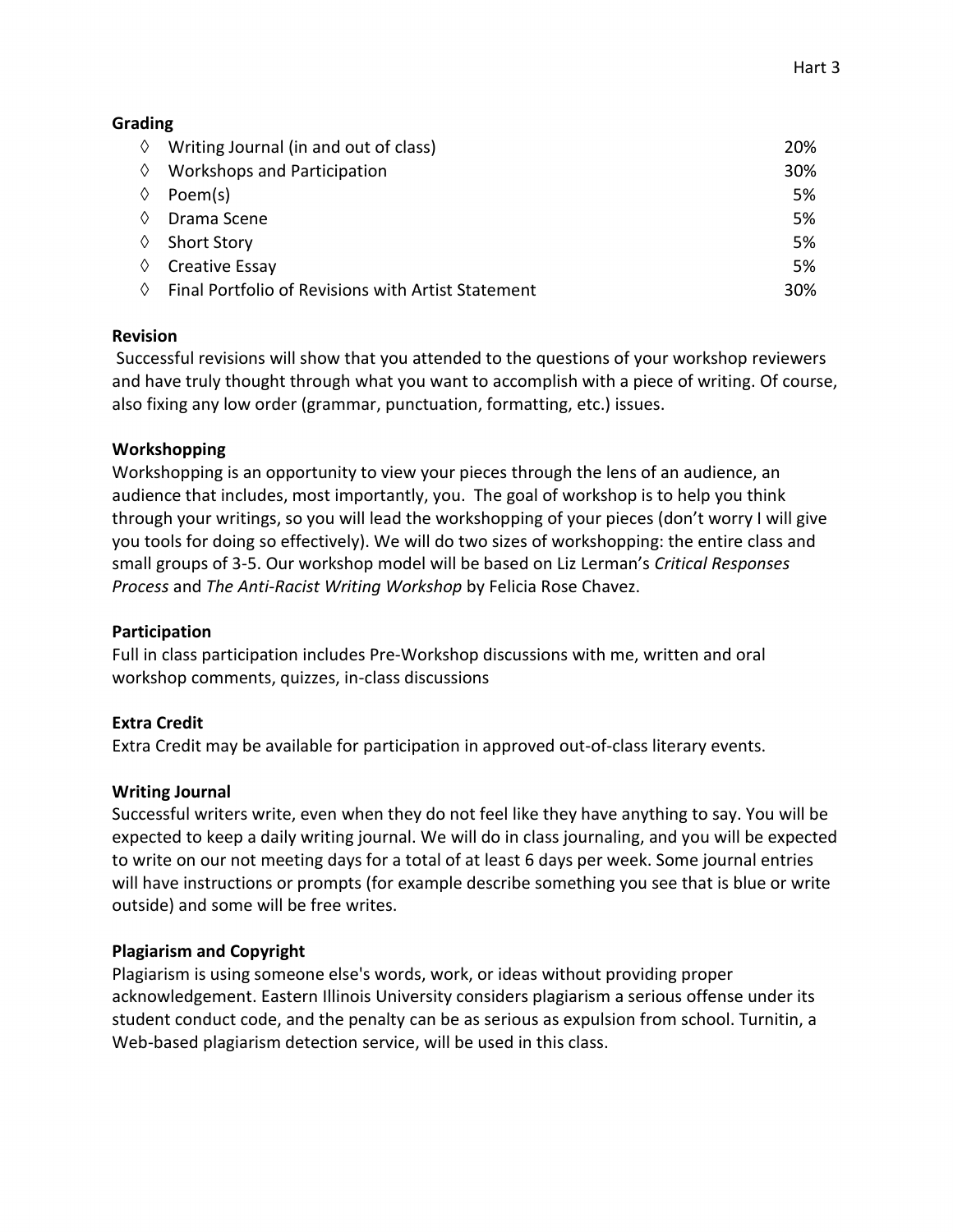The English Department's policy on plagiarism: "Any teacher who discovers an act of plagiarism—'The appropriation or imitation of the language, ideas, and/or thoughts of another author, and representation of them as one's original work' (Random House Dictionary)—has the right and the responsibility to impose upon the guilty student an appropriate penalty, up to and including immediate assignment of a grade of F for the course, and to report the incident to the Judicial Affairs Office."

#### **Electronic Writing Portfolio**

 Students may submit essays from any class that meet the EWP standards, and we encourage submission from English 1001 or 1002. Submissions must be at least 750 words (excluding works cited), and may not be fiction, poetry, or drama. Nothing we write in this class will be eligible for the EWP.

#### **Late and Make-up Work**

All work should be turned in complete and on time. However, exceptions can be made in individual cases but must be discussed with the instructor (Ann Hart) in advance. Most assignments that are not done in class, will be due by 11:59 on their due date.

#### **Methods of Evaluation:**

The grades for this class will determined by points earned (1000 total points possible) and will be reported based on the standard grading scale. However, per IAI standards, a grade of C or higher is required for advancement to higher level English courses.

100-90%=A 89-80%=B 79-70%=C 69% or lower=NC

## **ENG 2000 Attendance Policy**

If you become ill or have to miss class for an extended period of time, please let me know so we can make a plan to help you stay successful in the class. Our class time is limited so students are expected to be in class on time for every class meeting and stay for the entire class time.

If you miss two class sessions in a row, I will file an Alert through the Early Alert System. If you miss 4 classes in the semester your final grade in the class will drop by 1 letter grade. After 4 missed classes I will assume you are dropping the class.

## **EIU Attendance Policy**

Students are expected to attend class meetings as scheduled. When an absence does occur, the student is responsible for the material covered during the absence. When possible, the student should notify the instructor in advance of an anticipated absence. Instructors will grant make-up privileges (when make-up is possible) to students for properly verified absences due to illness, emergency, participation in an official University activity, or participation in volunteer emergency work [\(110 ILCS 122/\)](http://www.ilga.gov/legislation/ilcs/ilcs3.asp?ActID=2803&ChapAct=110%C2%A0ILCS%C2%A0122/&ChapterID=18&ChapterName=HIGHER+EDUCATION&ActName=Volunteer+Emergency+Worker+Higher+Education+Protection+Act.l); and such absences will not militate